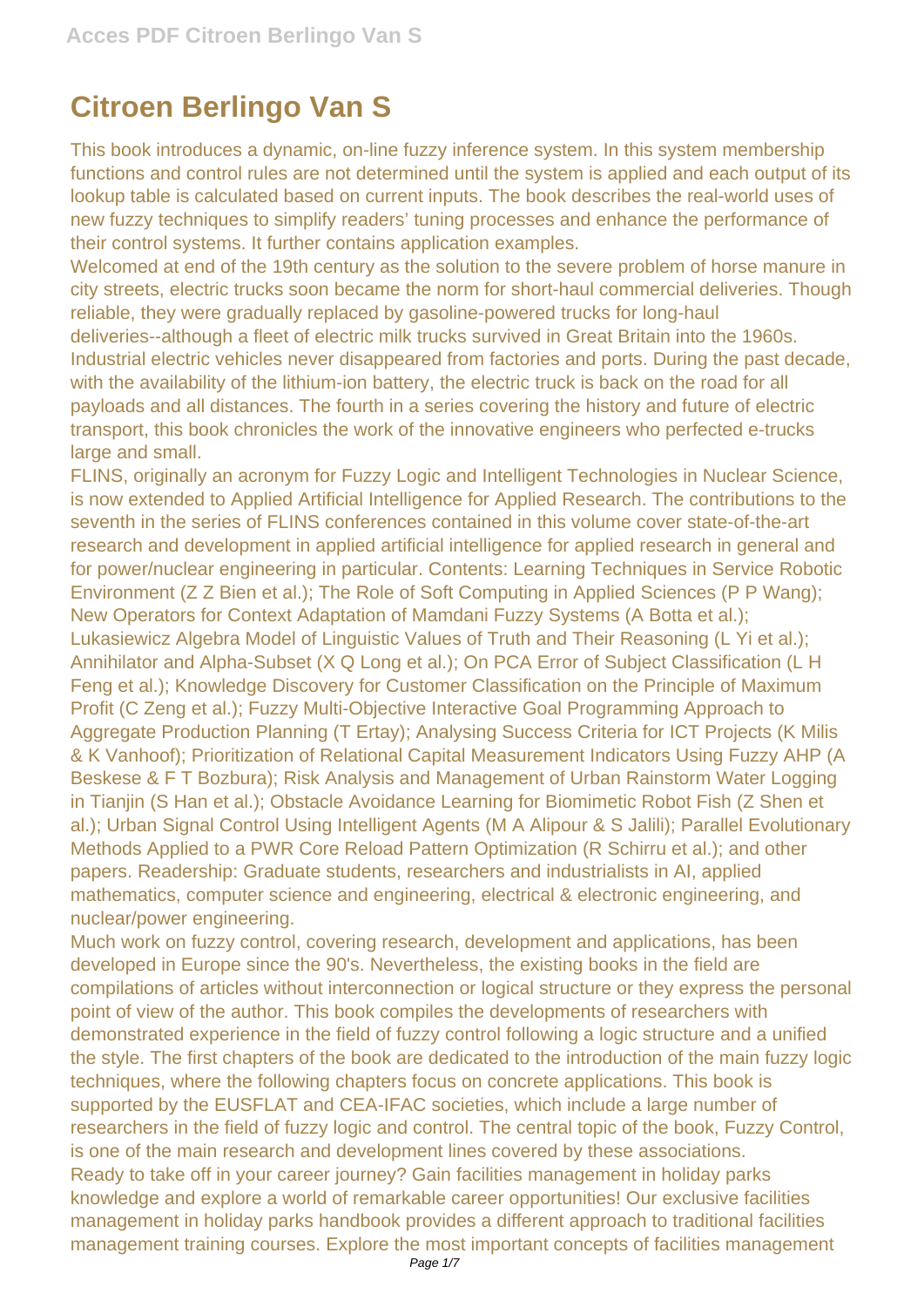in holiday parks, including maintenance operations, grounds operations and siting caravans, operations center dispatch, teams structures, utility management and waste management, health and safety and budgets. Build the skills, knowledge and confidence to pursue a rewarding career in the industry, while expanding your knowledge and be ready for interviews in this challenging environment!

Citroën Berlingo Multispace & Van (inc. First ) and Peugeot Partner Combi & Van (inc. Origin ). Does NOT cover new B9 model range introduced during 2008. Petrol: 1.4 litre (1360cc) & 1.6 litre (1587cc). Does NOT cover 1.8 litre (1761cc) petrol. Diesel: 1.6 litre (1560cc), 1.8 litre (1769cc), 1.9 litre (1868cc & 1905cc) & 2.0 litre (1997cc), including turbo.

Successfully Doing Business/Marketing in Eastern Europe is a unique collection of instructive and detailed essays that will help readers to understand and navigate the complexities of the business world and marketplace of Eastern Europe. The respected authors in this collection seamlessly blend sophisticated analysis and practical advice to enlighten the reader to the peculiarities of consumer behavior, industry policy, and the economic and social demographics in the region. These informative essays are further complemented by a number of in-depth case studies that demonstrate the difficulties and potentials for success faced by any business person looking to trade in Eastern European markets. For students, educators, entrepreneurs, and business people everywhere, Successfully Doing Business/Marketing in Eastern Europe is an essential resource and guidebook to understanding and profiting in this unique and often unpredictable region.

The Van Conversion BibleThe Ultimate Guide to Converting a CampervanClimbingvan As concern for the environment rises, companies must take more account of the external costs of logistics associated mainly with climate change, air pollution, noise, vibration and accidents. Green Logistics analyzes the environmental consequences of logistics and how to deal with them. Written by a leading team of logistics academics, the book examines ways of reducing these externalities and achieving a more sustainable balance between economic, environmental and social objectives. It examines key areas in this important subject including: carbon auditing of supply chains; transferring freight to greener transport modes; reducing the environmental impact of warehousing; improving fuel efficiency in freight transport; reverse logistics for the management of waste. The new edition is completely updated throughout with new methodologies and case studies to illustrate the impact of green logistics in practice. This book constitutes the thoroughly refereed post-proceedings of the 10th International Conference on Computer Aided Systems Theory, EUROCAST 2005, held in Las Palmas de Gran Canaria, Spain in February 2005. The 83 revised full papers presented were carefully reviewed and selected for inclusion in the book. The papers are organized in topical sections on formal approaches in modelling, intelligent information systems, information applications components, cryptography and spectral analysis, computer vision, biocomputing, intelligent vehicular systems, robotic soccer, robotics and control.

In the gentrified London neighbourhood of Putney Ferret (pronounced fe'ray), life for housemates Geoff, Humphrey and Kish is just how they like it- lazy, fickle, selfindulgent... and with as little responsibility as possible. But when the cracks become too hard to ignore, do any of them have the courage to become more than just another ferret?

(Preliminary) The book is a comprehensive collection of the most recent and significant Page 2/7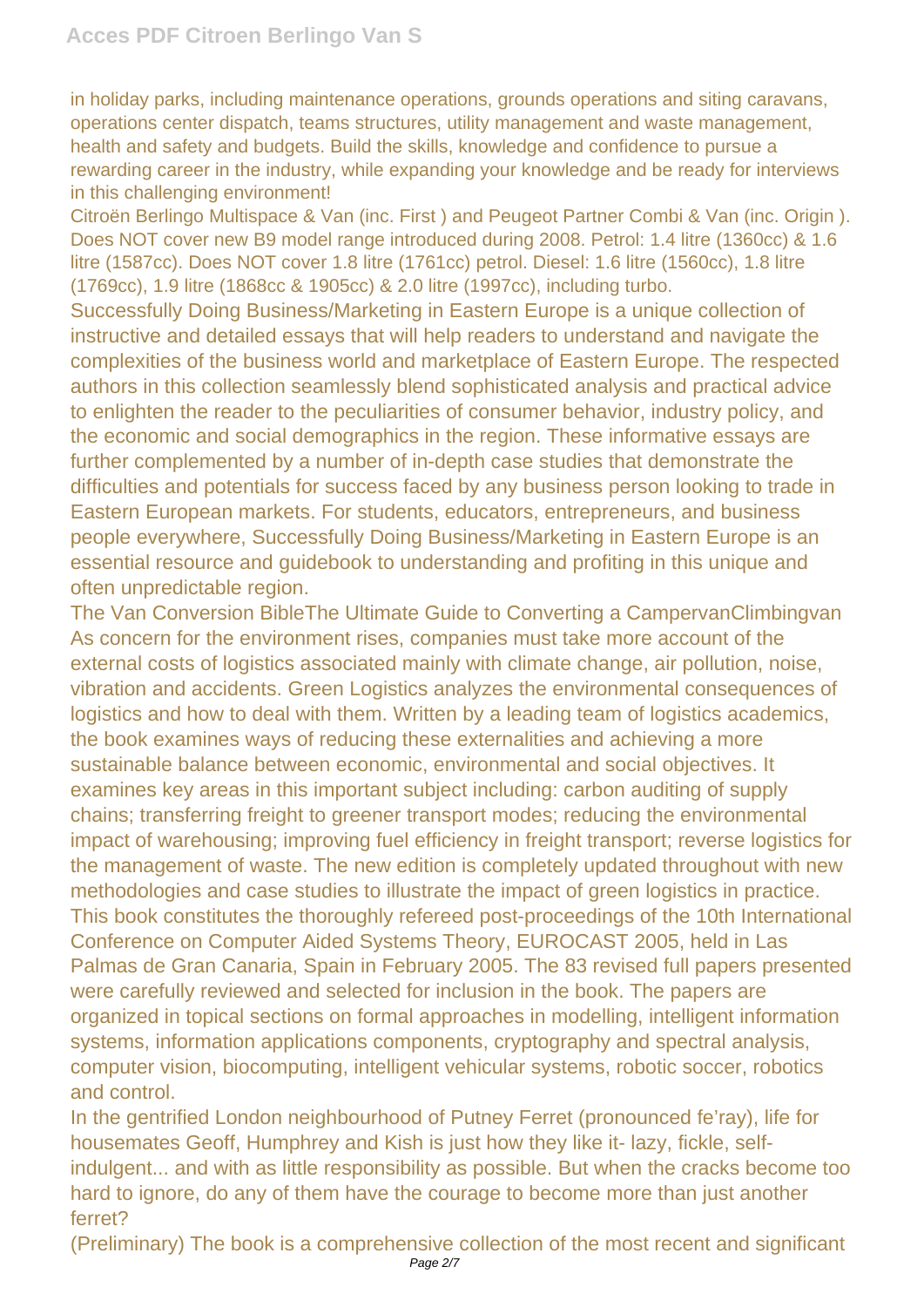research and applications in the field of fuzzy logic. It covers fuzzy structures, systems, rules, operations as well as important applications, e.g in decision making, environmental prediction and prevention, and communication. It is dedicated to Enric Trillas as an acknowledgement for his pioneering research in the field. The book include a foreword by Lotfi A. Zadeh.

This book chronicles the divergent growth trends in car production in Belgium and Spain. It delves into how European integration, high wages, and the demise of GM and Ford led to plant closings in Belgium. Next, it investigates how lower wages and the expansion strategies of Western European automakers stimulated expansion in the Spanish auto industry. Finally, it offers three alternate scenarios regarding how further EU expansion and Brexit may potentially reshape the geographic footprint of European car production over the next ten years. In sum, this book utilizes history to help expand the knowledge of scholars and policymakers regarding how European integration and Brexit may impact future auto industry investment for all EU nations.

By the end of the twenty-first century it is thought that three-quarters of the world's population will be urban; our future is in cities. Making these cities healthy, vibrant and sustainable is an exceptional challenge which this book addresses. It sets out some of the basic principles of the design of our future cities and, through a series of carefully-selected case studies from leading designers' experience, illustrates how these ideas can be put into practice. Building on the first edition's original format of design guidance and case studies, this new edition updates the ideas and techniques resulting from further research and practice by the contributors. This book emphasises the enormous progress made towards exciting new designs that integrate good design with resource efficiency.

Singapore's best homegrown car magazine, with an editorial dream team driving it. We fuel the need for speed!

Hatchback, including special/limited editions. Does NOT cover features specific to Dune models, or facelifted Polo range introduced June 2005. Petrol: 1.2 litre (1198cc) 3-cyl & 1.4 litre (1390cc, non-FSI) 4-cyl. Does NOT cover 1.4 litre FSI engines. Diesel: 1.4 litre (1422cc) 3-cyl & 1.9 litre (1896cc) 4-cyl, inc. PD TDI / turbo.

The concept of CAST as Computer Aided Systems Theory, was introduced by F. Pichler in the late 1980s to include those computer theoretical and practical developments as tools to solve problems in System Science. It was considered as the third component (the other two being CAD and CAM) necessary to build the path from Computer and Systems Sciences to practical developments in Science and Engineering. The University of Linz organized the first CAST workshop in April 1988, which demonstrated the acceptance of the concepts by the scientific and technical community. Next, the University of Las Palmas de Gran Canaria joined the University of Linz to organize the first international meeting on CAST, (Las Palmas, February 1989), under the name EUROCAST'89. This was a very successful gathering of systems theorists, computer scientists, and engineers from most European countries, North America, and Japan. It was agreed that EUROCAST international conferences would be organized every two years, alternating between Las Palmas de Gran Canaria and a continental European location. Thus, successive EUROCAST meetings have taken place in Krems (1991), Las Palmas (1993), Innsbruck (1995), Las Palmas (1997), and Vienna (1999), in addition to an extra-European CAST Conference in Ottawa in 1994.

This Book contains stowagefactors from the following Categories (a) General Cargoes b) Cooling Cargoes c) Bulk Cargoes d) Ore e) Sweet Oils f) RoRo g) Containersizes h) IMDG Code Segregation i) German/English Dictionary with final Categories

Few people come into logistics management with knowledge and experience of all aspects of the profession. Some may have worked their way up from driving a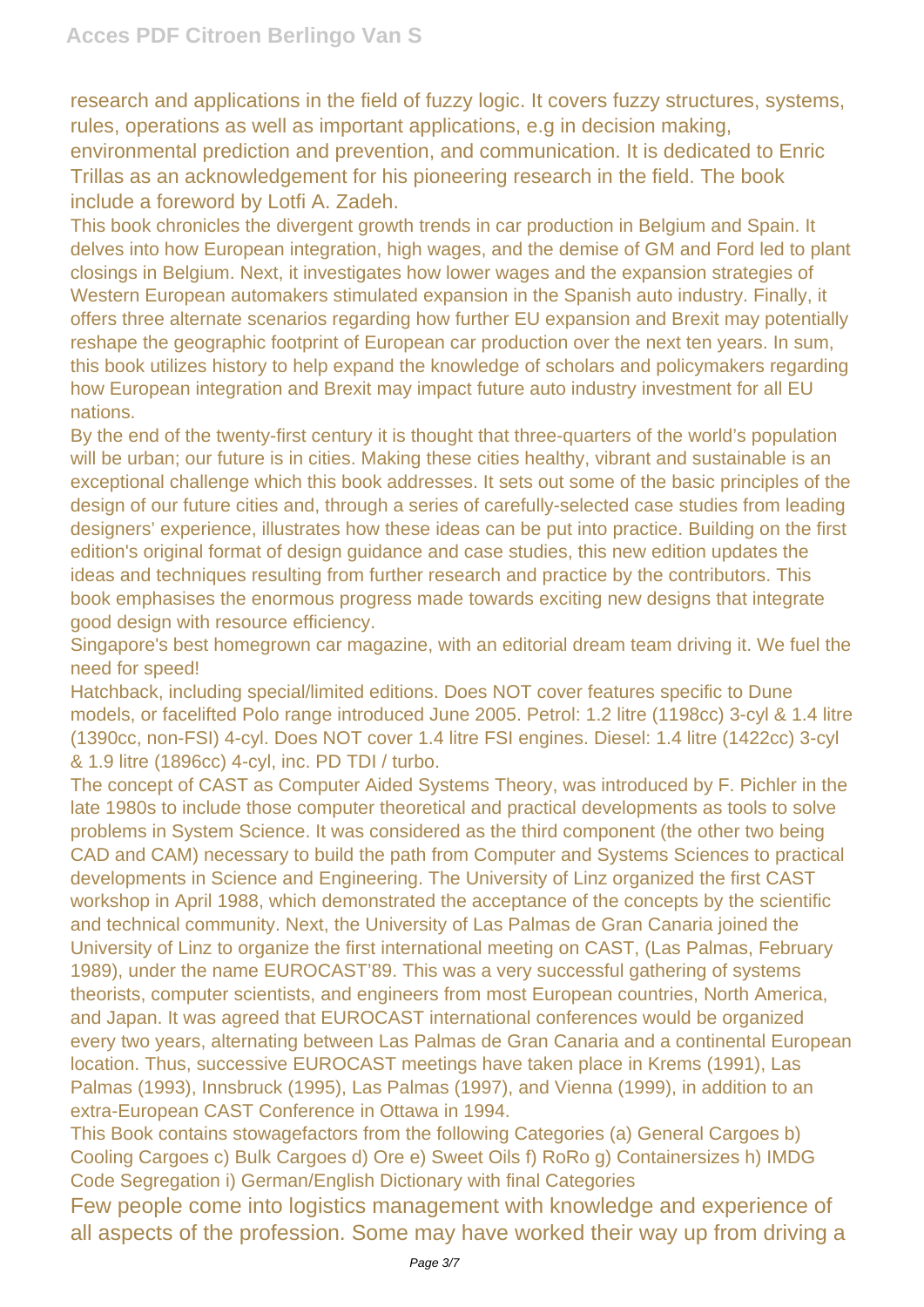vehicle but know little of warehouses, others may find themselves taking responsibility for logistics as part of a wider remit such as operations. A Practical Guide to Logistics aims to equip them with the necessary knowledge to move on to the next stage, with simple non-technical explanations of the options available, and impartial advice on how to choose the right option for their business. It is also an excellent primer for students studying logistics for the first time, on BSc or MSc courses, as well as practitioners on professional training courses. A Practical Guide to Logistics is a straightforward guide taking readers through all aspects of this fascinating industry, covering packaging, transportation, warehousing and exporting and importing of goods. There is a real need for this basic knowledge, both for practitioners starting out in the industry or more experienced practitioners who may have gaps in their knowledge. The book examines each aspect of logistics in turn and the text is supported by numerous illustrations.

This is one in a series of manuals for car or motorcycle owners. Each book provides information on routine maintenance and servicing, with tasks described and photographed in a step-by-step sequence so that even a novice can do the work.

You've seen Manhunt, now read Geoffrey Wansell's chilling portrait of notorious serial killer Levi Bellfield- the only man in modern British legal history to be given two whole-life sentences. On 23 Jun 2011 the convicted double-murderer Levi Bellfield was found guilty of the murder of 13-year-old school girl Milly Dowler. Milly disappeared on her way home from school in Walton-on-Thames, Surrey in 2002. Six months later her body was discovered many miles away. A massive police investigation, the largest manhunt in Surrey's history, got nowhere. Only when nightclub bouncer and bare-knuckle boxer Levi Bellfield was arrested for the murder of another young woman did it become clear to police that they had a serial killer on their hands. This is the full story of the murders, the victims and the pain-staking nine-year investigation and trial by police and prosecutors. It tells of Bellfield's terrifying, controlling personality - a man who went from charming to monstrous in the blink of an eye - and his depraved stalking of young women. Geoffrey Wansell has been acknowledged as one of Britain's leading authorities on serial killers. He was short-listed for the Whitbread Prize (now the Costa Book Award) for his biography of Terence Rattigan, and was appointed by the Official Solicitor to the Supreme Court to write the biography of Gloucester-based serial killer Frederick West.

Want to wake up to a breathtaking new view every morning? Have you been dreaming about owning a vehicle to fuel your adventures? Building a campervan gives you total freedom to create your very own rolling home. Escape the daily grind, hit the open road and re-write the way you live. The Van Conversion Bible is the ultimate guide to planning, designing and converting a campervan. It's more than just the story of how we built our own van Ringo, it will help you build a van bespoke to your needs. It provides definitive answers to your questions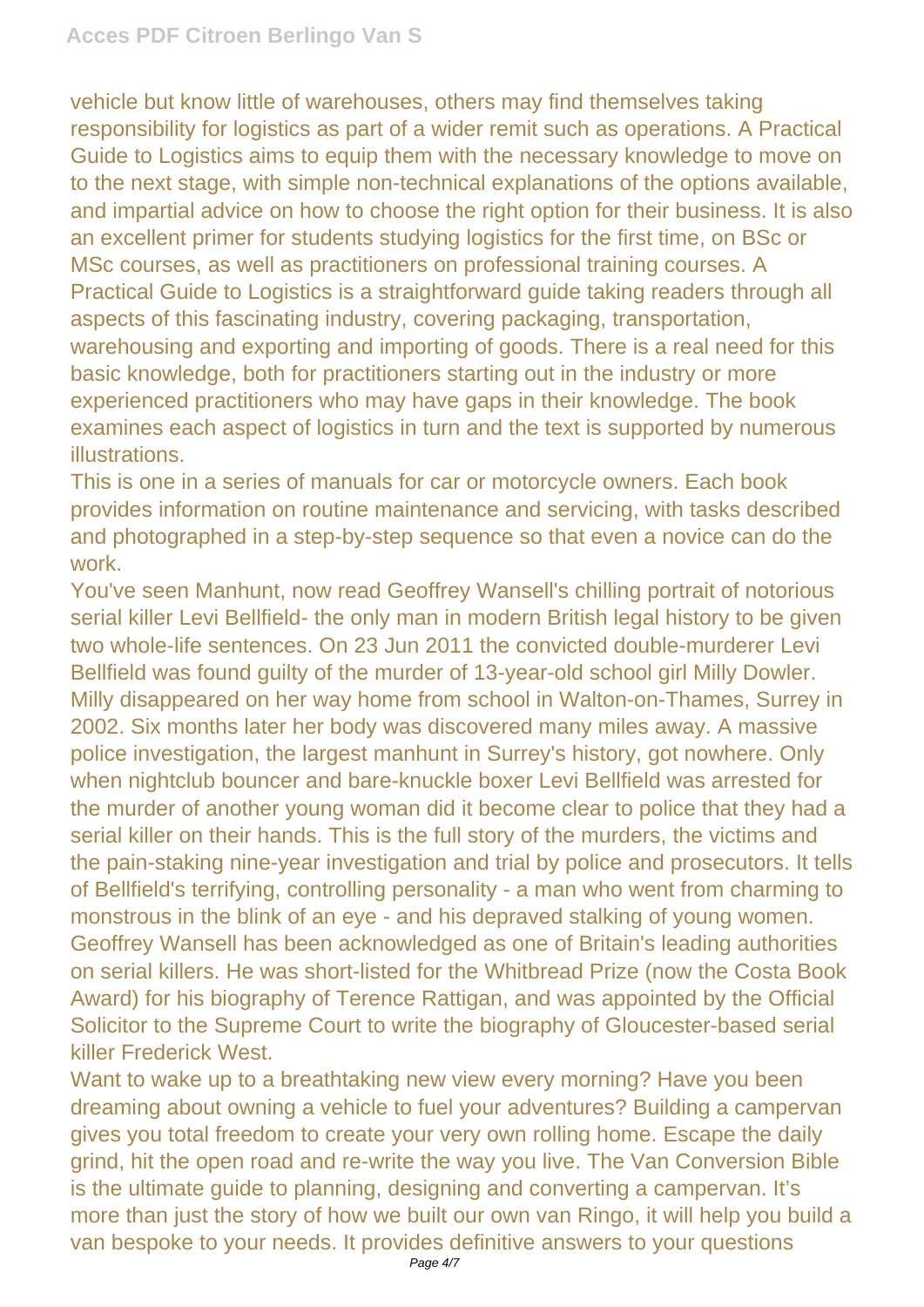(even the ones you haven't thought of yet!) to ensure you save time and avoid expensive mistakes. From detailed gas, water and electrical system diagrams to a step-by-step build guide, you'll find everything you need to start your journey inside. Whatever your skills and budget, you can learn how to build your dream campervan. Your very own home on wheels awaits…

Technological change is a central feature of modern societies and a powerful source for social change. There is an urgent task to direct these new technologies towards sustainability, but society lacks perspectives, instruments and policies to accomplish this. There is no blueprint for a sustainable future, and it is necessary to experiment with alternative paths that seem promising. Various new transport technologies promise to bring sustainability benefits. But as this book shows, important lessons are often overlooked because the experiments are not designed to challenge the basic assumptions about established patterns of transport choices. Learning how to organise the process of innovation implementation is essential if the maximum impact is to be achieved - it is here that strategic niche management offers new perspectives. The book uses a series of eight recent experiments with electric vehicles, carsharing schemes, bicycle pools and fleet management to illustrate the means by which technological change must be closely linked to social change if successful implementation is to take place. The basic divide between proponents of technological fixes and those in favour of behavioural change needs to be bridged, perhaps indicating a third way.

Global terrorism is a double-edged threat to democracies. Physically, because of the number of people killed and wounded, structurally, because it threatens social peace and over-reaction tends to undermine our basic values. The authors of the chapters in this book are multinational and interdisciplinary. Their papers were presented for discussion at the Advanced Research Workshop (ARW) held in Skopje (FYROM) 11-14th April 2018 on "Defence Against Terrorism, Enhancing Resilience of Democratic Institutions and Rule of Law", organized within the NATO Science for Peace and Security Programme. Results can be summarised as follows. Counter-terrorist strategy must aim to achieve less, not more, terrorism. The countries with best results are the ones that cultivate human intelligence, confidence between security services and the local population, together with a tradition of effective respect of the Rule of Law. Militarization of internal security, and intelligence systems mainly based on databases ("big data") and artificial intelligence, though popular, are showing serious limits. More effective democracy, not less, is the key to the resilience of our societies against the "new threats", particularly for confronting the criminal violence of terror. In discussion, some core necessities were identified: to recognize that it is the method used, not the aims, that define criminal organisations as terrorist; that there is a structural link with organized crime for financing and operative support, and that corruption facilitates and protects any illegal activity; social capital must be developed as a fundamental basic tool for enhancing resilience. This book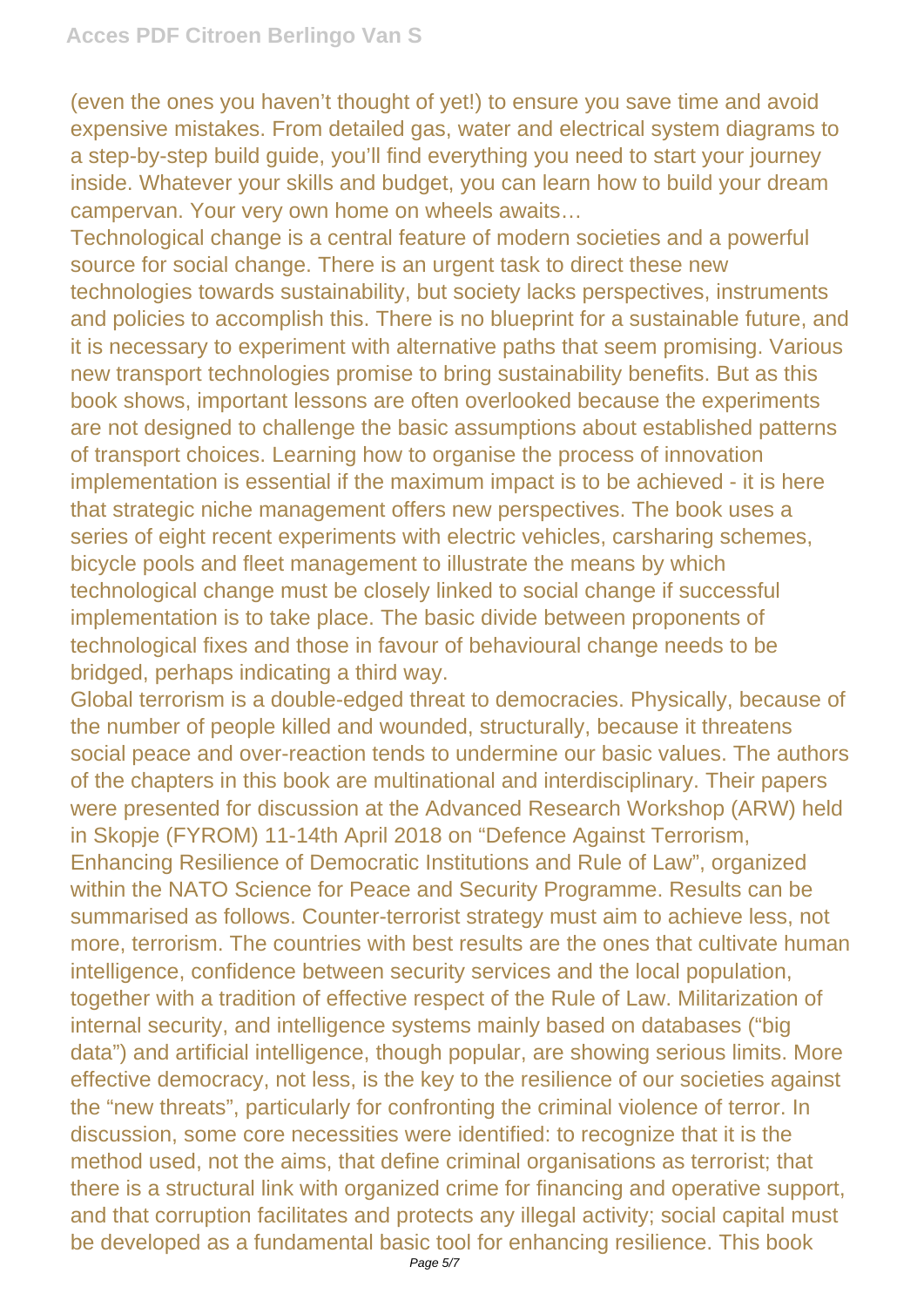aims to help analyse the networks and contexts that feed terrorism. It provides anyone confronted with security issues an understanding of the negative as well as the positive aspects of specific counter-measures.

The concept of CAST as Computer Aided Systems Theory, was introduced by F. Pichler of Linz in the late 80's to include those computer theoretical and practical developments as tools to solve problems in System Science. It was considered as the third component (the other two being CAD and CAM) that will provide for a complete picture of the path from Computer and Systems Sciences to practical developments in Science and Engineering. The University of Linz organized the ?rst CAST workshop in April 1988, which demonstrated the acceptance of the concepts by the scienti?c and technical community. Next, the University of Las Palmas de Gran Canaria joined the University of Linz to organize the ?rst international meeting on CAST, (Las Palmas February 1989), under the name EUROCAST'89, that was a very successful gathering of systems theorists, computer scientists and engineers from most of European countries, North America and Japan.

ItwasagreedthatEUROCASTinternationalconferenceswouldbeorganized every two years. Thus, the following EUROCAST meetings took place in Krems (1991), Las Palmas (1993), Innsbruck (1995), Las Palmas (1997), Vienna (1999) and Las Palmas(2001), in addition to an extra-European CAST Conference in

Ottawain1994.SelectedpapersfromthosemeetingswerepublishedbySpringer- Verlag Lecture Notes in Computer Science nos. 410, 585, 763, 1030, 1333, 1728 and 2178 and in several special issues of Cybernetics and Systems: an lnternat- nal Journal. EUROCAST and CAST meetings are de?nitely consolidated, as it is demonstrated by the number and quality of the contributions over the years.

International Industrial Networks and Industrial Restructuring in Central and Eastern Europe analyses the role of international industrial networks in industrial restructuring and corporate growth in central Europe, Russia and Ukraine. It shows that two distinct patterns of international industrial integration - domestic vs. foreign led modernisations - have developed in these two regions which have significant effects on patterns of growth and integration of these economies. International Industrial Networks and Industrial Restructuring in Central and Eastern Europe is based on a number of industry and firm case studies which are analysed and interpreted within the current international business and political economy literature. The publication provides valuable insights to managers and policy-makers who are interested in understanding different strategic options for business activity in Central and East European countries. For the academic reader, it offers a new perspective on international, industrial networks in which theories on strategic management and on industry restructuring and corporate growth are merged into a new view of growth and transformation process. FLINS -- an for fuzzy logic and intelligent acronym technologies in nuclear science -- is a wellestablished international research forum for advancing the theory and applications of computational intelligence for applied research in general and nuclear science and engineering in particular. The proceedings of FLINS 2002 covers state-of-the-art research and development in computational intelligence for applied research.

The main objective of logistics is to co-ordinate the movement of products through the supply chain in a way that meets customer requirements at minimum cost. In the past this cost has been defined in purely monetary terms. As concern for the environment rises, companies must take more account of the external costs of logistics associated mainly with climate change, air pollution, noise, vibration and accidents. Green Logistics analyses the environmental consequences of logistics and how to deal with them. Written by a leading team of logistics academics, the book examines ways of reducing these externalities and achieving a more sustainable balance between economic, environmental and social objectives.